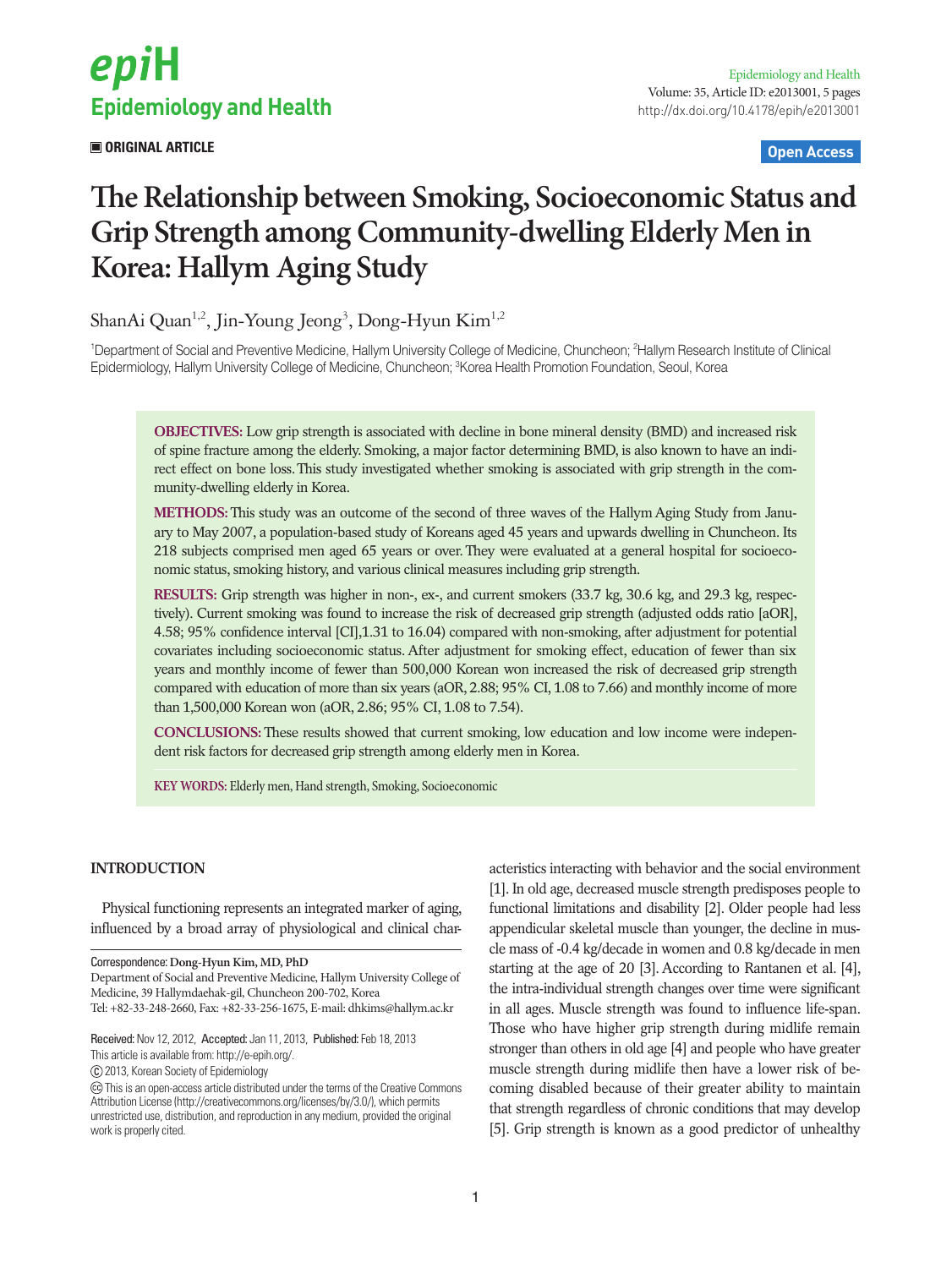outcomes such as mortality and may indicate subclinical disease, which later develops into clinical disease [5] and functional limitation [6]. Grip strength is also known to be correlated with bone mineral density (BMD) in middle-aged men [7]. Agerelated bone loss is reported to be associated with decreased BMD [8] and with weakened muscle strength [9]. Grip strength tests are convenient, safe, and reliable, and do not require large or expensive equipment [10]. Consequently, grip strength has been used as an indicator of overall muscle strength in many population studies [11].

Smoking is one of the major components determining BMD [12]. Smoking is associated with lower BMD of neck and spine in both male and female elderly and is known to increase hip fracture rates compared with nonsmokers [10]. In Ward and Klesges [11] study, absolute effects at most bone sites were greatest for current smokers compared with those who had never smoked.

Elderly with lower socioeconomic status (SES) according to educational attainment, income, and occupation have significantly higher morbidity and mortality than individuals with higher SES [13,14]. A study has shown that SES is related to mobility disability in later life [15]. Levels of education and/or income have also been significantly associated with decreased physical function [14,16]. Studies have found that higher SES is associated with higher BMD at total hip [17], femoral neck [18], and spine [19].

This study was conducted to elucidate whether smoking and social economic status are associated with grip strength in community-dwelling elderly men in Korea.

#### **METHODS AND MATERIALS**

#### **Subjects**

Subjects in this analysis were recruited in the Hallym Aging Study (HAS). HAS is a population-based study of Koreans aged 45 years or older dwelling in Chuncheon. The first wave began in 2003 and an in-depth clinical study was started in 2004. The city was divided into 1,408 areas based on the 2000 census and 200 were randomly selected. The first-wave participants were selected by systematic sampling: 30% of subjects were sampled from individuals aged 45 to 64 and 70% were sampled from individuals aged 65 years or older. Participants of the first-wave survey in 2003 numbered 1,520. Among them, 918 had participated in an in-depth clinical study in 2004. A physical performance test was administered in the second wave of the clinical study in 2007, whereby the subjects were limited to elderly men aged 65 years or older, excluding 93 individuals who did not test for hand grip or had a score of activities of daily living score>10. Finally, 218 subjects were available for



**Figure 1.** Flow chart of Hallym Aging Study.

the final analysis (Figure 1).

Demographic characteristics included age, marital status, average monthly income and education. Age was divided into 65 to 69, 70 to 74, 75 to 79, and 80 years and older groups. Monthly income was divided into fewer than 500,000, 500,000 to 1,490,000, 1,500,000 to 2,990,000 and more than 3,000,000 Korean won (1,000 Korean won is about 1.00 US dollar). Education level was divided into 0 to 6, 6, and more than 6 years. Smoking status was categorized as current smoker, past smoker, and never.

## Test of grip strength

To test grip strength, each participant sat on a chair and put one arm on the table in front of him. The wrist and forearm were in neutral anatomical position and the arm was flexed at 90˚. In this position, the participants were encouraged to exert their maximal grip [20]. Grip strength was measured for both hands and every hand measured twice. We checked the main hand, let participants rest for 15 seconds before the second test, then swapped hands. Grip strength measurement was performed with the digital dynamometer (TKK-5401; Takei, Tokyo, Japan) in kilograms, and the better numerical value of the main hand was used in the analysis.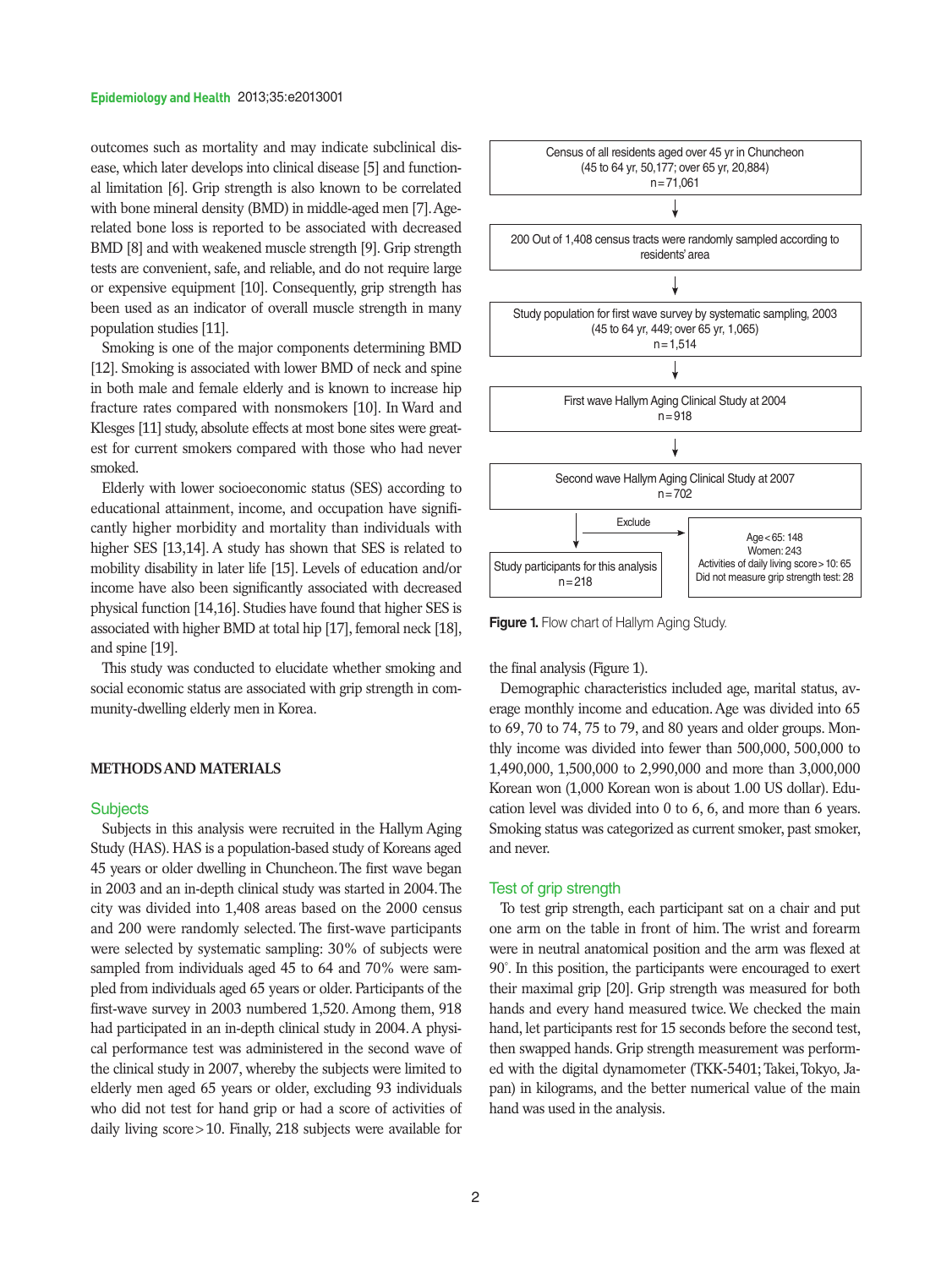## Statistical analysis

Characteristics of study participants according to grip strength were expressed by mean with standard deviation for continuous variables and by number with percentages for categorical variables. Least-squares mean for grip strength according to smoking status was calculated by the PROC GLM program (SAS Inc., Cary, NC, USA). Since some factors, such as age, lifestylerelated factors, genetic background, physical activities, and previous medical diseases, may affect grip strength decline [21], odds ratios (OR) for risk of decline of grip strength were computed by logistic regression analysis after adjustment for potential covariates. Grip strength was divided into low and high groups by median. Data analyses were performed with the SAS version 9.1 (SAS Inc., Cary, NC, USA).

# **RESULTS**

Table 1 shows overall characteristics of study subjects according to level of grip strength. The subjects with high grip strength were younger, more educated, more likely to be smokers, and more likely to participate in regular exercise than those with low grip strength (Table 1). The grip strength of nonsmokers adjusted for age, smoking status, level of education, and obesity was higher than that of past and current smokers (Figure 2).

**Table 1.** Characteristics according to grip strength at baseline

After adjustment for age, education, income, regular excise, and body mass index, the risk of decreased grip strength gradually increased among current smokers (aOR, 4.5; 95% CI, 1.10 to 9.17), those with low educational attainment (aOR, 2.88; 95% CI, 1.08 to 7.66) and those with low monthly income (aOR, 2.86; 95% CI, 1.08 to 7.54), compared with non-smokers, those with high educational attainment, and those with high monthly income, respectively (Table 2).

# **DISCUSSION**

Current smokers were found to have higher risk of decreased grip strength compared with non-smokers. Education and in-



**Figure 2.** Grip strength according to smoking status among men. \*p<0.05 compared to nonsmokers.

| Variables                                    |            | Grip strength*   |                    |                        |
|----------------------------------------------|------------|------------------|--------------------|------------------------|
|                                              |            | Low $(n = 111)$  | High ( $n = 107$ ) | p-value                |
| Age (yr)                                     |            | $75.1 \pm 4.8$   | $72.2 \pm 4.0$     | $< 0.001$ <sup>+</sup> |
| Education (yr)                               | $0-6$      | 37(33.3)         | 13(12.2)           | $< 0.001$ <sup>‡</sup> |
|                                              | 6          | 37(33.3)         | 27(25.2)           |                        |
|                                              | >6         | 37(33.3)         | 67(62.6)           |                        |
| Income (10,000 Korean won)                   | < 50       | 29(29.0)         | 17 (17.2)          | $< 0.001$ <sup>+</sup> |
|                                              | 50-149     | 50(50.0)         | 27(27.3)           |                        |
|                                              | $\geq 150$ | 21(21.0)         | 55(55.6)           |                        |
| Married and living together                  |            | 96(86.5)         | 96 (89.7)          | 0.46 <sup>‡</sup>      |
| Regular exercise                             |            | 24(21.6)         | 43 (40.2)          | 0.003 <sup>‡</sup>     |
| Smoking status                               | None       | 11(9.9)          | 27(25.2)           | 0.005 <sup>‡</sup>     |
|                                              | Past       | 67 (60.4)        | 61(57.0)           |                        |
|                                              | Current    | 33(29.7)         | 19(17.8)           |                        |
| Alcohol drinking                             | None       | 22(19.8)         | 30(28.0)           | 0.35 <sup>‡</sup>      |
|                                              | Past       | 32(28.8)         | 29(27.1)           |                        |
|                                              | Current    | 57(51.4)         | 48 (44.9)          |                        |
| Hypertension                                 |            | 81 (73.6)        | 87(82.1)           | 0.14 <sup>‡</sup>      |
| <b>Diabetes</b>                              |            | 20(18.4)         | 25(23.4)           | 0.40 <sup>‡</sup>      |
| Body mass index (kg/m <sup>2</sup> )         |            | $23.4 \pm 3.1$   | $24.5 \pm 2.8$     | 0.01 <sup>†</sup>      |
| Total cholesterol (mg/dL)                    |            | $182.7 \pm 37.6$ | $184.3 \pm 39.2$   | 0.77 <sup>†</sup>      |
| Triglyceride (mg/dL)                         |            | $141.5 \pm 80.7$ | $140.8 \pm 89.4$   | $0.52$ <sup>§</sup>    |
| High density lipoprotein cholesterol (mg/dL) |            | $49.7 \pm 13.5$  | $50.6 \pm 37.5$    | 0.29 <sup>§</sup>      |

Values are presented as mean±SD or number (%).

\*Cut point of grip strength for men is 31.4 kg; † Two sample t-test; ‡ Chi-squared test; § Wilcoxon's rank sum test.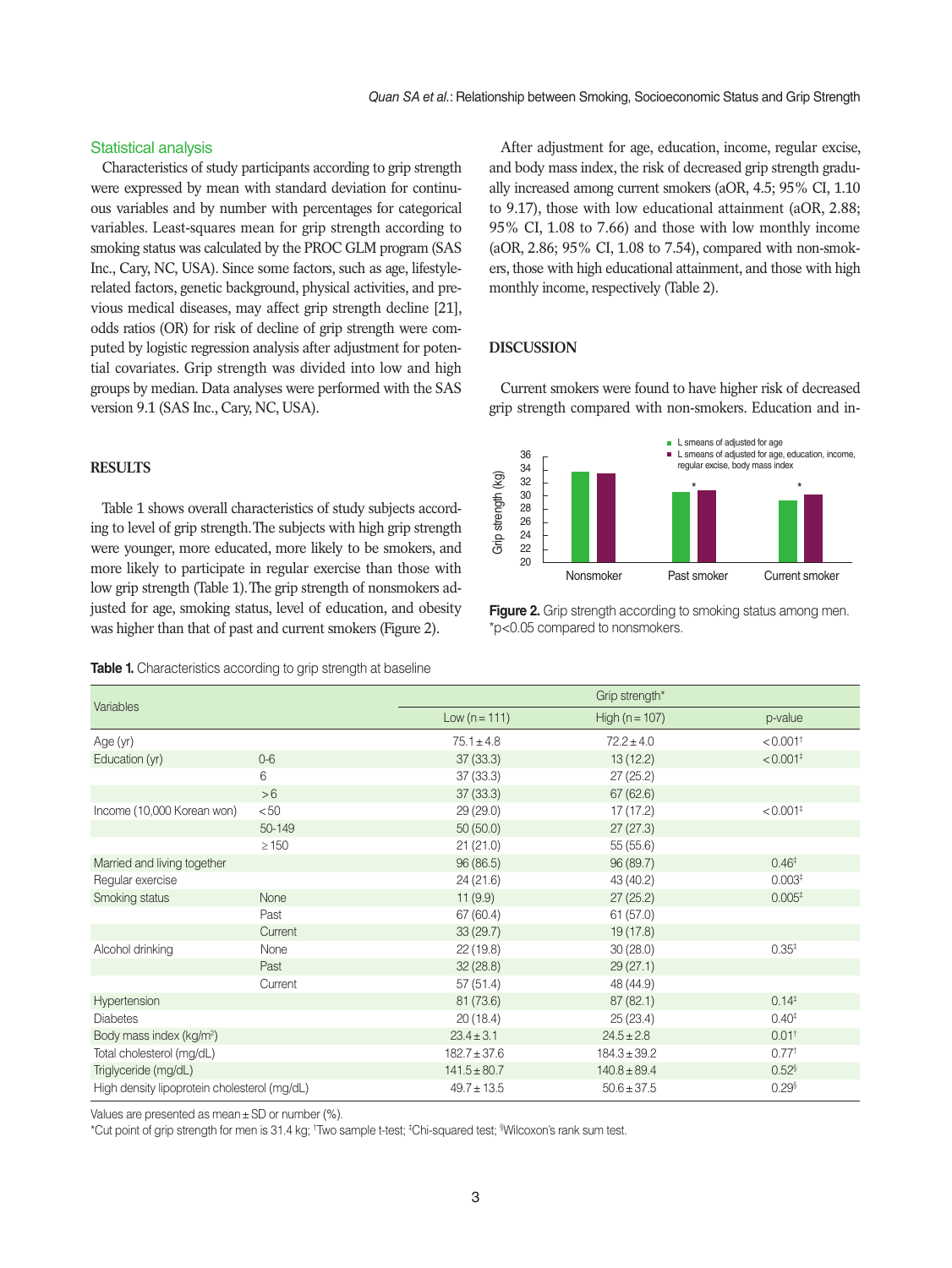**Table 2.** Effect of smoking status on the risk of low grip strength among elderly men

|                            |            | Grip strength*              |                                                    |  |
|----------------------------|------------|-----------------------------|----------------------------------------------------|--|
|                            |            | Age-adjusted<br>OR (95% CI) | Multivariable-adjusted<br>OR <sup>†</sup> (95% CI) |  |
| Age (yr)                   | 65-69      | 1.0                         | 1.0                                                |  |
|                            | 70-74      | 1.32 (0.58-3.03)            | $1.21(0.45-3.20)$                                  |  |
|                            | >75        | 5.83 (2.40-14.19)           | 7.04 (2.44-20.32)                                  |  |
| Smoking status             | None       | 1 <sub>0</sub>              | 1.0                                                |  |
|                            | Past       | 3.93 (1.50-10.27)           | $2.18(0.74-6.40)$                                  |  |
|                            | Current    | $9.60(3.17 - 29.06)$        | 4.58 (1.31-16.04)                                  |  |
| Education (yr)             | $0-6$      | 1 <sub>0</sub>              | 1.0                                                |  |
|                            | 6          | $2.10(1.02 - 4.28)$         | $1.36(0.60-3.07)$                                  |  |
|                            | >6         | $5.93(2.51 - 14.0)$         | 2.88 (1.08-7.66)                                   |  |
| Income                     | $\geq$ 150 | 1 <sub>0</sub>              | 1.0                                                |  |
| (10,000 Korean won) 50-149 |            | 5.55 (2.62-11.76)           | 4.11 (1.80-9.35)                                   |  |
|                            | < 50       | 4.76 (2.10-11.30)           | 2.86 (1.08-7.54)                                   |  |

OR, odds ratio; CI, confidence interval.

\*Cut point of grip strength for men is 31.4 kg; † Adjusted for age, education, income, regular excise, body mass index smoking.

come also affected the risk of the decline of grip strength among the elderly men in this study.

Hands have many physiological and anatomical changes associated with aging. Impaired hand abilities are observed among the elderly with metabolic and skeletal diseases such as osteoarthritis and rheumatoid arthritis [22]. Starting in middle age, men lose approximately a fifth of BMD over their lifetimes [23]. Smokers were reported to have less bone mass at all measured sites, and smoking cessation had a beneficial effect on bone mass as past smokers had an intermediate bone phenotype compared with either lifelong non-smokers or current smokers [24]. Smoking is significantly associated with BMD in middleaged men [25,26] since the nicotine from cigarettes is involved in the metabolism of calcium and vitamin D and affects bone health [27]. Smokers may have different taste perception, leading them to choose unhealthy food [28], and may take less exercise [29] compared with non-smokers. Kanis et al. [30] reported that current smoking was associated with a 25% increase in fracture risk compared with the risk in subjects who had never smoked. One study of elderly men and women reported grip strength can predict BMD of the proximal radius [31] and another study of athletes also reported that grip strength was a predictor of radial BMD [32].

Low income and low educational attainment can affect the risk of overall health and functional limitations among the elderly [33] and are known to be associated with lower levels of self-efficacy in specific behavioral domains [34]. High income and educational attainment are more likely to have a higher level of perceived control and thus situation-specific self-efficacy [35]. This means that higher socioeconomic status may increase the likelihood of individuals having the confidence nec-

essary to attempt socially prescribed behavioral changes and having the resources necessary to ease the adoption process (e.g., time, money) [33]. Higher education may allow someone to access more knowledge on health, practice more healthy behaviors, have more employment opportunities, and earn higher income, which all affect health [36]. Income affects health in various ways, such as availability of material resources and health services [15].

Given the public health implications of smoking on bone health, it is important that this information be incorporated into smoking prevention and cessation efforts targeting the elderly [37]. Elderly people commonly have difficulties in terms of hand function and hand strength can affect simple everyday actions. Grip strength is a simple test and an important index of the body's muscle situation and can predict disability in the nearer future. Declining physical fitness as a natural aging process may not be completely prevented, however.

One of the strengths of this study is that the long-term effect of smoking on physical function and occurrence of chronic diseases can be assessed in a relatively short time through a test of grip strength, which can be regarded as a surrogate indicator predicting these health conditions. This study may not appropriate to demonstrate the effect of smoking on health outcomes directly since we observed them at the same time in this crosssectional study.

A limitation of this study is that there may be residual confounding owing to categorical variables such as smoking (non-, ex-, and current) and socioeconomic status. It is hard to exclude the possibilities of unknown confounders between groups with high and low grip strength. In addition, because participants in this study at least maintained their health, it was not representative of all elderly people, but the findings can be applied to healthy elderly people residing in the community.

Though we cannot change some factors such as age and education among the elderly, we can improve health behaviors such as smoking, and reverse or delay the process of decline of muscle strength.

## **CONFLICT OF INTEREST**

The authors have no conflicts of interest to declare for this study.

## **REFERENCES**

1. Sowers M, Tomey K, Jannausch M, Eyvazzadeh A, Nan B, Randolph J Jr. Physical functioning and menopause states. Obstet Gynecol 2007;110:1290-1296.